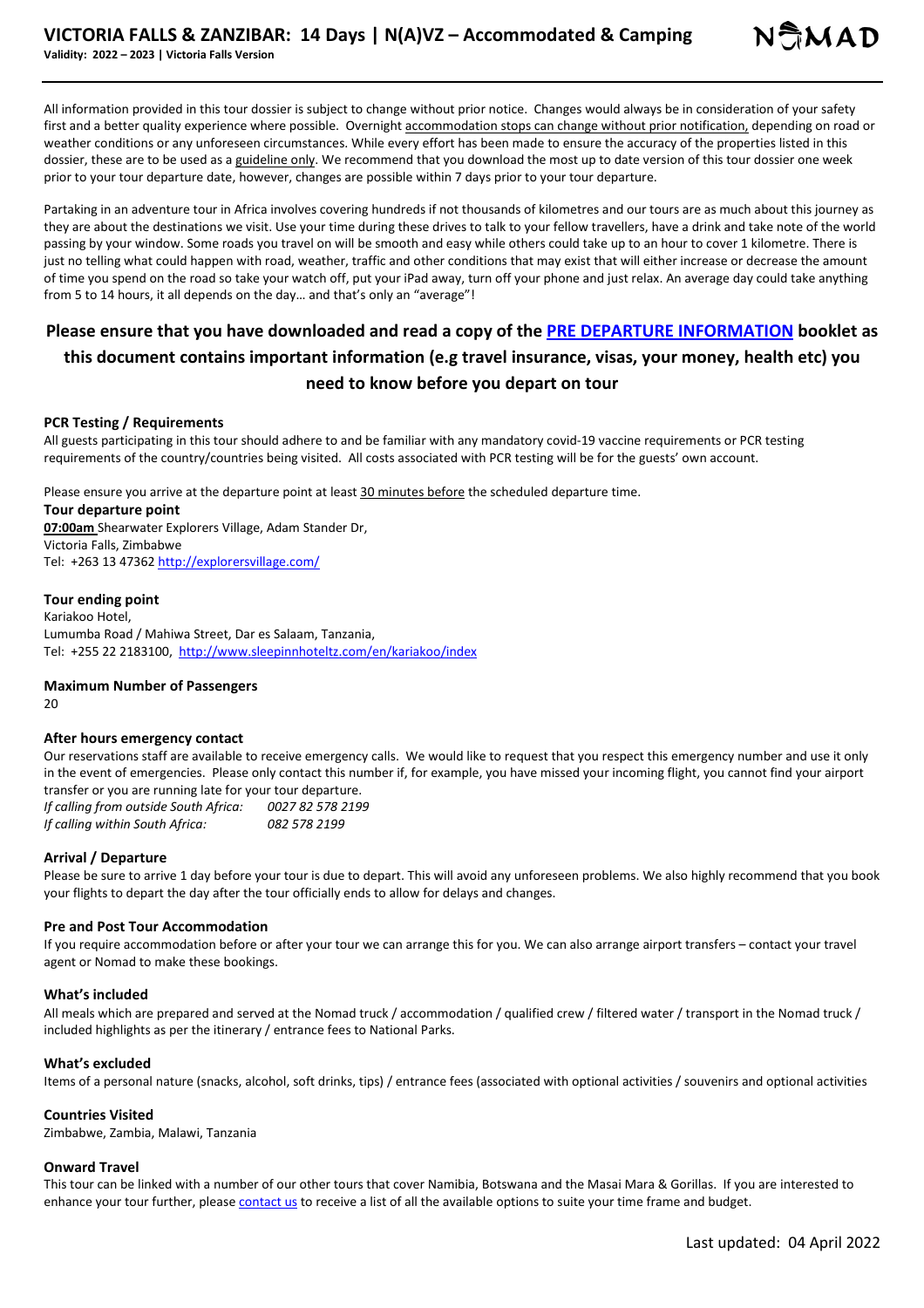# **VICTORIA FALLS & ZANZIBAR: 14 Days | N(A)VZ – Accommodated & Camping**



**Validity: 2022 – 2023 | Victoria Falls Version** 

### **Green Seats – Travel Responsibly in Africa**

Nomad has a non-profit Trust that looks after the people, animals and places that we visit. We realise that a footprint is left where we travel and for this reason, the Nomad Africa Trust was established. Your donation to the Trust is called a "Green Seat". If you would like to help Nomad making Africa Greener, simply choose the tick box during your booking process (or contact us afterwards to add it) and we will take care of the rest. The Nomad African Trust is responsible for the administration of the funds collected from the sale of the green seats and these funds are distributed to various projects as identified by the Trust.

## **TOUR ITINERARY**

#### **Day 1 - Lusaka**

Setting off early from Victoria Falls, we catch a last sighting of the mighty falls before crossing the border into Zambia. While we have a long day travelling today, we get our first impressions of the Africa that awaits us. Colourful markets, busy villages and rural scenes form the backdrop of our journey to the outskirts of Lusaka. We enjoy a prepared meal on arrival as our guides brief us on the days ahead.

| Accommodation      | Eureka Camp http://www.eurekacamp.com                                                             |
|--------------------|---------------------------------------------------------------------------------------------------|
| <b>Facilities</b>  | Accommodated: Two per room with en-suite bathroom                                                 |
|                    | <b>Camping:</b> Campsite with shared ablutions                                                    |
|                    | Please visit the website of the accommodation provider for a full list of the facilities offered. |
| Route              | Victoria Falls to Lusaka                                                                          |
| Meals              | Lunch. Dinner                                                                                     |
| Included Highlight | View of Victoria Falls from the Bridge                                                            |
| <b>Border Post</b> | Zimbabwe: Victoria Falls Bridge (no telephone number) Open: 06h00-20h00                           |
|                    | Zambia: Victoria Falls Bridge (no telephone number) Open: 06h00-20h00                             |

#### **Day 2 - Petauke**

This morning we drive through Zambia's busy capital Lusaka before turning east towards Petauke, our destination for the night. As an important link between Lusaka and neighbouring Malawi, the Great East Road winds through rural Zambia and we will cross the mighty Luangwa River along the way. Dotted with villages and subsistence farms, todays landscapes serve as a stark contrast to the developed countries so many of us call home.

| Accommodation     | Chimwemwe Executive Lodge http://www.chimwemwelodge.com                                           |
|-------------------|---------------------------------------------------------------------------------------------------|
| <b>Facilities</b> | Accommodated: Two per room with en-suite bathroom                                                 |
|                   | <b>Camping:</b> Campsite with shared ablutions                                                    |
|                   | Please visit the website of the accommodation provider for a full list of the facilities offered. |
| Route             | Lusaka to Petauke                                                                                 |
| <b>Meals</b>      | Breakfast, Lunch, Dinner                                                                          |

### **Day 3 - South Luangwa National Park**

With two days of travel behind us we look forward to the tranquillity of South Luangwa and this morning we make our way to the banks of the Luangwa River. Our first stop though is the town of Chipata, home of Chipata Cotton and an important centre for the cotton famers of the region. Tribal Textiles represents the creativity of the African culture and those interested can enjoy a tour of their workshops (March to December). One of the finest sunsets is surely that enjoyed on the banks of the Luangwa River, so grab a cold drink and watch the day fade away.

| Accommodation      | Wildlife Camp http://www.wildlifecamp-zambia.com                                                  |
|--------------------|---------------------------------------------------------------------------------------------------|
| <b>Facilities</b>  | Accommodated: Two per permanent tent with en-suite bathroom                                       |
|                    | <b>Camping:</b> Campsite with shared ablutions                                                    |
|                    | Please visit the website of the accommodation provider for a full list of the facilities offered. |
| Route              | Petauke to South Luangwa National Park                                                            |
| <b>Meals</b>       | Breakfast, Lunch, Dinner                                                                          |
| Included Highlight | Textile visit                                                                                     |

#### **Day 4 - South Luangwa National Park**

South Luangwa National Park is a world-class safari destination and we have a full day to explore the park in search of the variety of wildlife found in the park. This morning you can partake in an optional morning safari or during the dry season (April to December) you can join one of the iconic walking safaris on offer in the park. This afternoon we will enjoy a sunset drive in the park including a sundowner stop. The unique opportunity to explore the park at night gives us a chance to spot the elusive nocturnal species that are rarely seen in the day.

| Accommodation            | Wildlife Camp http://www.wildlifecamp-zambia.com                                                  |
|--------------------------|---------------------------------------------------------------------------------------------------|
| <b>Facilities</b>        | Accommodated: Two per Permanent tent with en-suite bathroom                                       |
|                          | <b>Camping:</b> Campsite with shared ablutions                                                    |
|                          | Please visit the website of the accommodation provider for a full list of the facilities offered. |
| <b>Meals</b>             | Breakfast, Lunch, Dinner                                                                          |
| Included Highlight       | Sunset Game Drive in South Luangwa National Park                                                  |
| <b>Optional Activity</b> | Safari Walk (seasonal) or Morning Game Drive in South Luangwa                                     |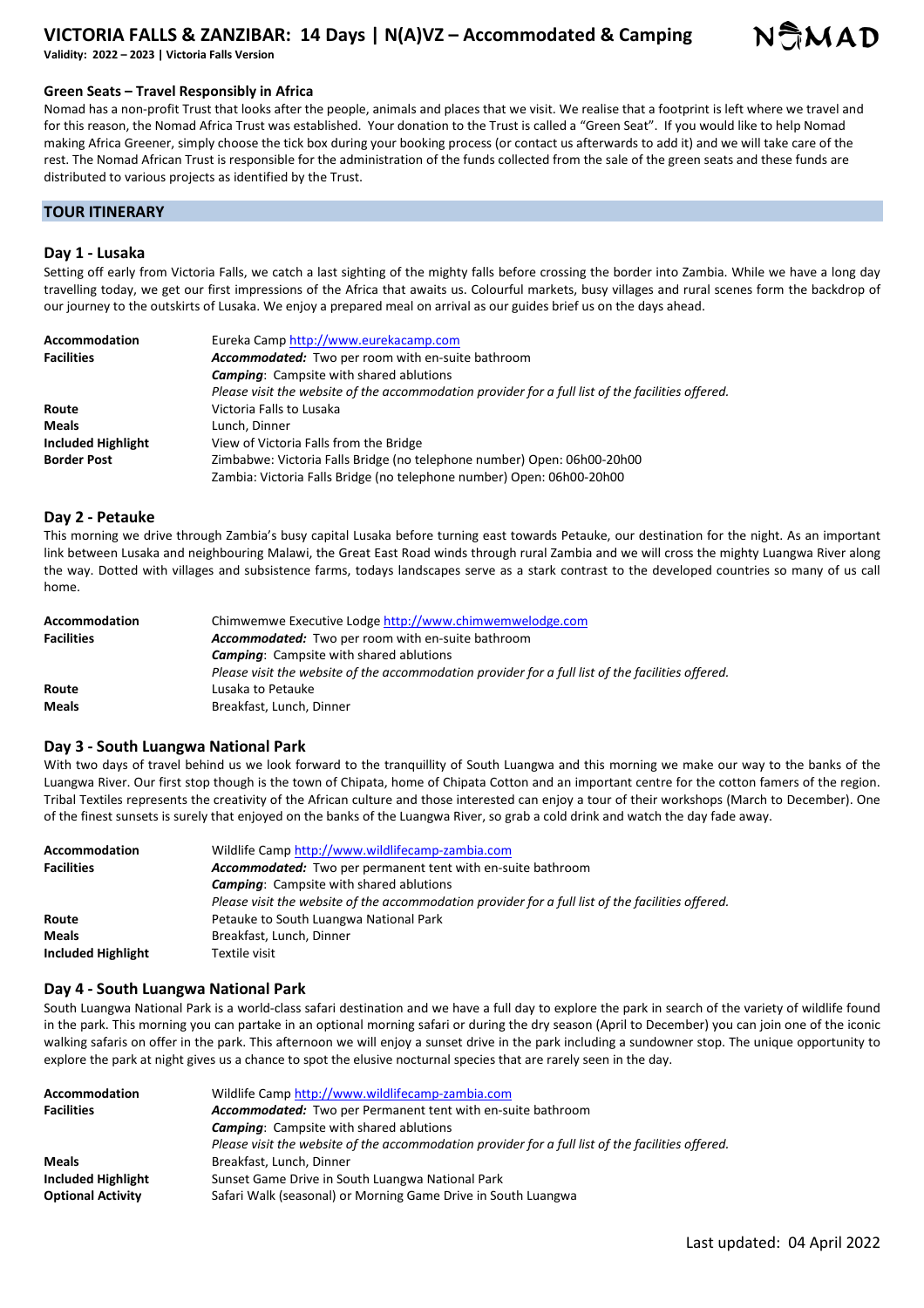# **VICTORIA FALLS & ZANZIBAR: 14 Days | N(A)VZ – Accommodated & Camping**

**Validity: 2022 – 2023 | Victoria Falls Version** 

# **Day 5 - Lake Malawi**

This morning we board our truck and set off for Malawi, the warm heart of Africa. Our destination tonight is the shores of Lake Malawi, the southernmost lake in the East African Rift system. As one of the ten largest lakes in the world, the lake stretches for over 500km along the western boundary of Malawi and is home to more species of fish than any other lake. We spend the night on the shores of this natural wonder.

| Accommodation      | Ngala Beach Lodge http://www.ngalabeach.com/                                                      |
|--------------------|---------------------------------------------------------------------------------------------------|
| <b>Facilities</b>  | Accommodated: Two per room with en-suite bathroom                                                 |
|                    | <b>Camping:</b> Campsite with shared ablutions                                                    |
|                    | Please visit the website of the accommodation provider for a full list of the facilities offered. |
| Route              | South Luangwa National Park to Lake Malawi                                                        |
| <b>Meals</b>       | Breakfast, Lunch, Dinner                                                                          |
| <b>Border Post</b> | Zambia: Chipata / Nwami, Tel: + 265 622 1652, Open: 06h00-18h00                                   |
|                    | Malawi: Mchinji, Tel: +265 124 2217, Open: 06h00-18h00                                            |

### **Day 6 - Lake Malawi**

Today is all about the lake and this day is set aside for you to relax at the lake. Use the time to read a book, soak up the sun or indulge in the many attractions that are on offer.

| Accommodation     | Ngala Beach Lodge http://www.ngalabeach.com/                                                      |
|-------------------|---------------------------------------------------------------------------------------------------|
| <b>Facilities</b> | <b>Accommodated:</b> Two per room with en-suite bathroom                                          |
|                   | <b>Camping:</b> Campsite with shared ablutions                                                    |
|                   | Please visit the website of the accommodation provider for a full list of the facilities offered. |
| <b>Meals</b>      | Breakfast, Lunch, Dinner                                                                          |

## **Day 7 - Lake Malawi**

Today we are back on the road for most of the day travelling further north and will overnight once again on the banks of Lake Malawi. Our Nomad guide will lead us on a walking tour through a nearby village in the afternoon. After the walk, enjoy the sunset over the lake from the beach.

| <b>Accommodation</b> | Chitimba https://edpeeters.wixsite.com/chitimbacamp                                               |
|----------------------|---------------------------------------------------------------------------------------------------|
| <b>Facilities</b>    | Accommodated: Two per room with en-suite bathroom                                                 |
|                      | <b>Camping:</b> Campsite with Shared Ablutions                                                    |
|                      | Please visit the website of the accommodation provider for a full list of the facilities offered. |
| Route                | Central Lake Malawi to North Lake Malawi                                                          |
| <b>Meals</b>         | Breakfast, Lunch, Dinner                                                                          |
| Included Highlight   | Village Tour with Nomad Tour Leader                                                               |

## **Day 8 - Mbeya Region**

We depart this morning and continue north, heading for the Utengule Coffee Lodge where we will overnight.

| Accommodation     | Utengule Coffee Lodge https://www.utengule.com/                                                   |
|-------------------|---------------------------------------------------------------------------------------------------|
| <b>Facilities</b> | Accommodated: Two per room with en-suite bathroom                                                 |
|                   | <b>Camping:</b> Campsite with shared ablutions                                                    |
|                   | Please visit the website of the accommodation provider for a full list of the facilities offered. |
| <b>Meals</b>      | Breakfast, Lunch, Dinner                                                                          |

# **Day 9 - Tanzania – Iringa**

Before heading to Iringa, we will make a stop at a local coffee plantation where we have the opportunity to see the process of growing and harvesting coffee beans and will be able to sample some of the beans. We then ascend the Great Rift Valley and make our way into Tanzania. We round the northern extremes of the lake as we turn east and continue to our overnight stop in Iringa.

| Accommodation            | Kisolanza Farm http://www.kisolanza.com                                                           |
|--------------------------|---------------------------------------------------------------------------------------------------|
| <b>Facilities</b>        | <b>Accommodated:</b> Two per room with en-suite bathroom                                          |
|                          | <b>Camping:</b> Campsite with shared ablutions                                                    |
|                          | Please visit the website of the accommodation provider for a full list of the facilities offered. |
| Route                    | Northern Lake Malawi to Iringa                                                                    |
| <b>Meals</b>             | Breakfast, Lunch, Dinner                                                                          |
| <b>Included Activity</b> | <b>Coffee Plantation Visit</b>                                                                    |
| <b>Border Post</b>       | Malawi: Songwe (no telephone), Open: 06h00-18h00                                                  |
|                          | Tanzania: Chi'zumulu, Tel: +265 15 357 207, Open: 06h00-18h00                                     |

### **Day 10 - Mikumi**

This morning we complete our journey to the doorstep of Mikumi National Park. Mikumi ranks as the fourth largest park in Tanzania, but forms part of a 75 000 square kilometre wilderness that centres on Selous, Africa's largest game reserve. Today you will have the opportunity to book a game drive in Mikumi National Park.

**Accommodation** Camp Bastian http://www.campbastian.com/

NSMAD